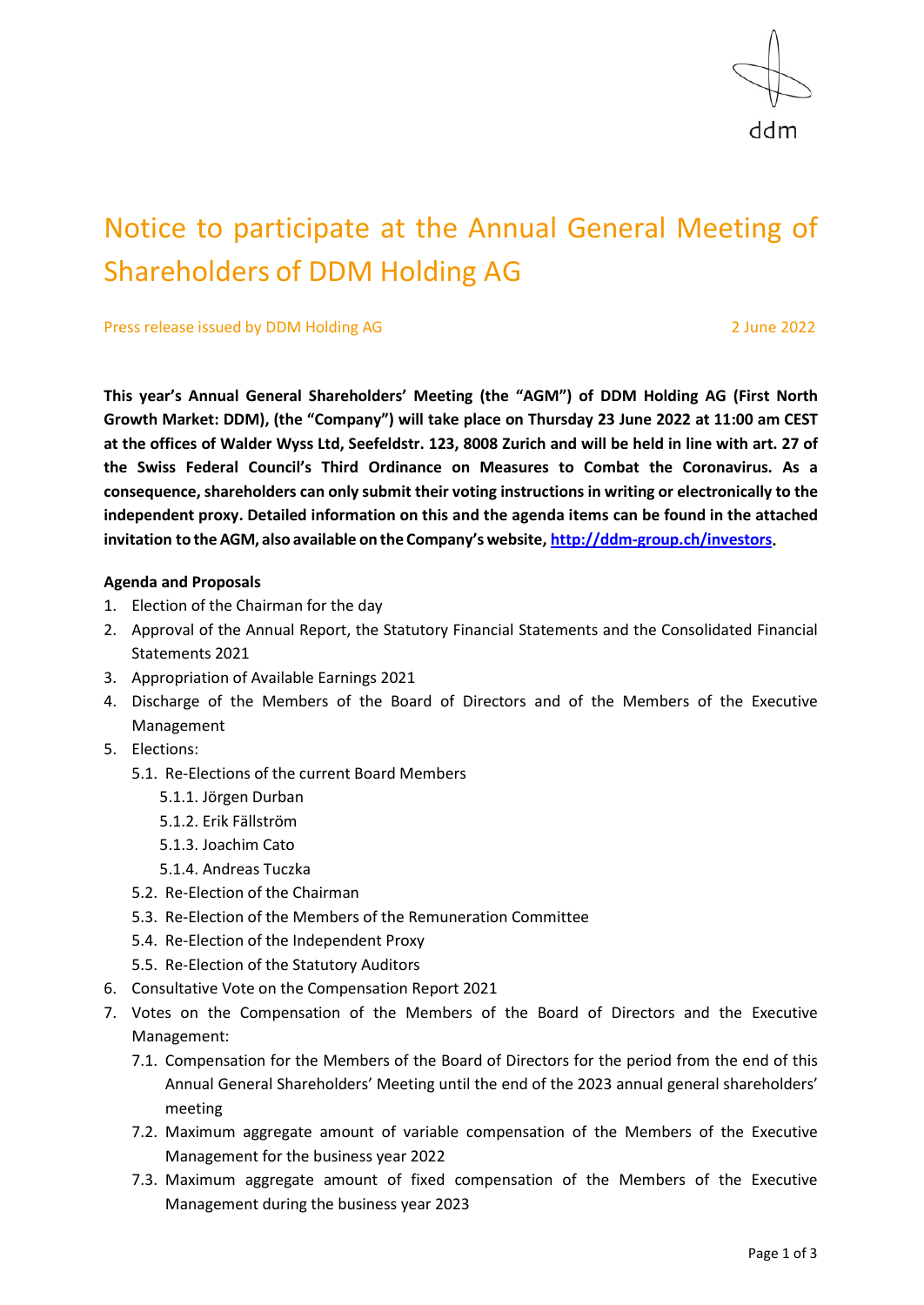

- 8. Compensation for DDM Group Finance S.A. for Brokerage Services during the business year 2021
- 9. Extension of authorized share capital

#### **Decision proposals in brief**

#### **Re-elections of the current Board members (Agenda item 5.1)**

The Board of Directors proposes to re-elect the following current members of the Board of Directors, each for a term of one year ending after completion of the next annual general shareholders' meeting

- 5.1.1. Jörgen Durban
- 5.1.2. Erik Fällström
- 5.1.3. Joachim Cato
- 5.1.4. Andreas Tuczka

## **Re-election of the current Chairman (Agenda item 5.2)**

The Board of Directors proposes to re-elect Jörgen Durban as chairman of the Board of Directors for a term of one year ending after completion of the next annual general shareholders' meeting.

#### **Participation and Voting Rights**

Shareholders registered with voting rights in the share register as of the close of business on 10 June 2022, will be authorized to participate exclusively by means of representation by the independent proxy and to vote at the AGM. From close of business on 10 June 2022 up to and including 23 June 2022, no entries will be made in the share register which would create a right to vote at the AGM.

Shareholders who wish to participate by means of representation by the independent proxy at the AGM may either download the registration form via our website<http://ddm-group.ch/investors> or request a physical copy by e-mail to: [Generalversammlung@computershare.ch.](mailto:Generalversammlung@computershare.ch) The registration form should be completed and returned by mail or e-mail to the following address: Computershare Schweiz AG, General meetings, P.O. Box, 4601 Olten, Switzerland; e-mail: [Generalversammlung@computershare.ch](mailto:Generalversammlung@computershare.ch) as soon as possible but in any case no later than 20 June 2022. Upon receipt of their registration form shareholders will be provided with voting material (including proxy form) for the AGM.

## **Voting Registration**

Shareholders (i) whose shares are registered in accordance with the Articles of Association of the Company in a securities register in accordance with the Swedish Financial Instruments Accounts Act (1998:1479) or otherwise in accordance with Swedish law and (ii) who hold such shares through a nominee must, in order to be entitled to vote by the independent proxy at the AGM, temporarily register the shares in their own name.

For the shares to be re-registered in time, such shareholders should instruct the nominee that manages the shares well in advance of 10 June 2022 for temporary re-registration, so called voting registration. To ensure their registration in time for the AGM, shareholders are therefore kindly invited to issue instructions to their nominee (custodian bank) as soon as possible.